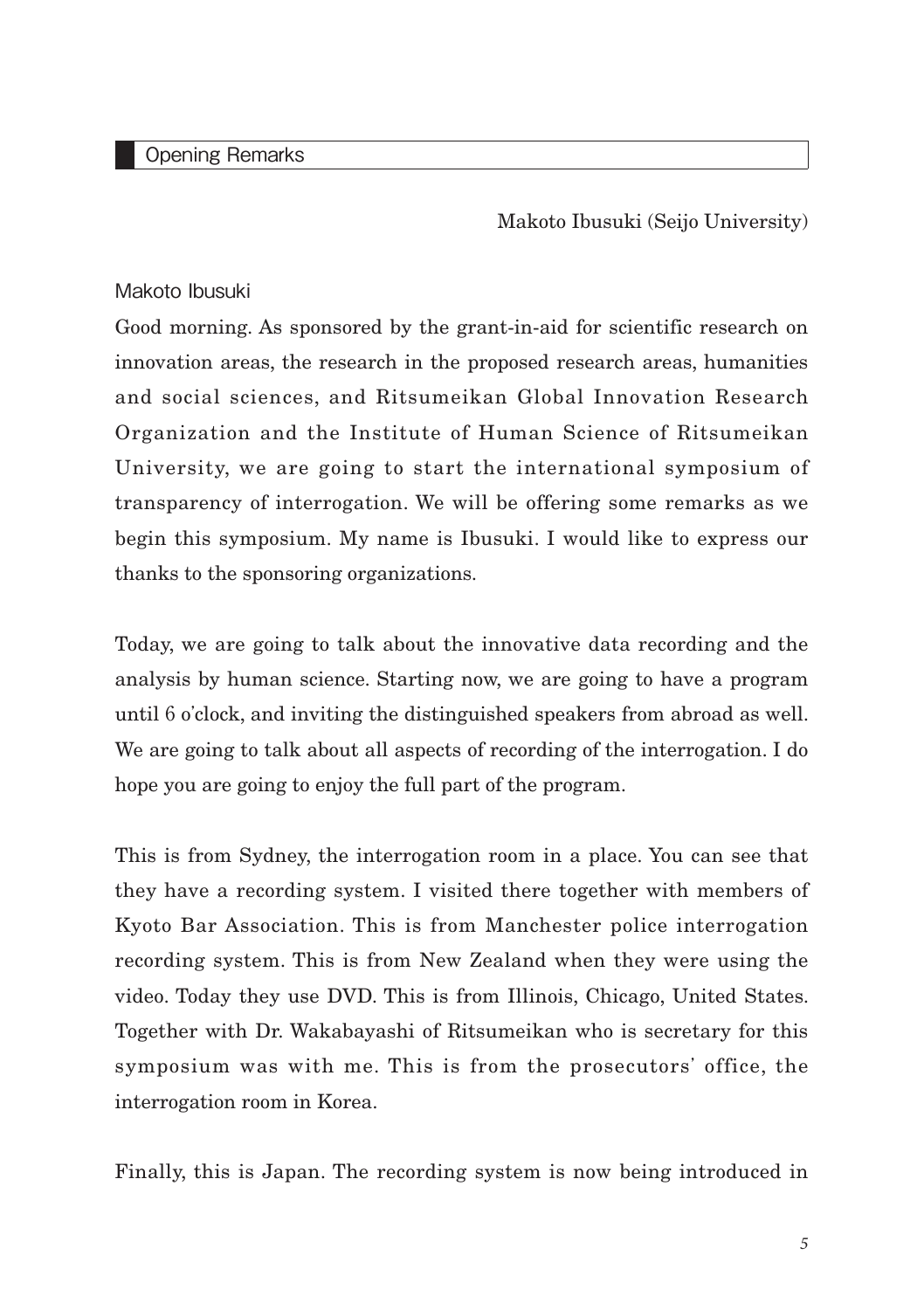Japan. This is the brochure from the public prosecutor's office on a pilot basis and also for internal use. In Japan, the use is already started and this month, the legislative council of the ministry of justice, the special committee on the criminal justice in new era came up with the final recommendation as to the scope of recording, video recording. The proposal will be sent to the Diet in Japan, with law, the police and the prosecutor's office, the custodial suspect which will have the lay-judge trial cases, the interrogation of the suspect will be recorded together with the special cases to be investigated by the prosecutor's office.

However, concerning noncustodial cases (slide 2), the recording of the interrogation is only voluntary and concerning witnesses and eye-witnesses, the decision is made by the discretion. So, there is no legal requirement. But at last in Japan, the recording is now going to be required by a new law. It's quite timely that we planned this symposium in the same month of July. Although this is by accident, I thought that this is quite symbolic. I showed you some pictures of interrogation rooms from different countries.

This is a schematic view of what is done in what way (slide 3). Vertically, you can see the scope of recording for each individual case. As you go higher, it means you have full coverage of recording. Horizontally, it shows you the scope of the type of the crimes to be recorded. If you go to the right, more and more cases with different types will be recorded. This is what I call the video recording map and for Japan, only for the lay-judge trial cases, or the special cases, which comes under the special investigation team of the prosecutor's office will be recorded. So Japan is at the left top. UK or New Zealand, most of the cases are to be recorded. That's why they are in the right top quadrant. Korea, Europe, the US are also mapped here. As you're aware, this May the federal investigation authority of US decided that there will be recording of all cases, that's why it's wider in the US. In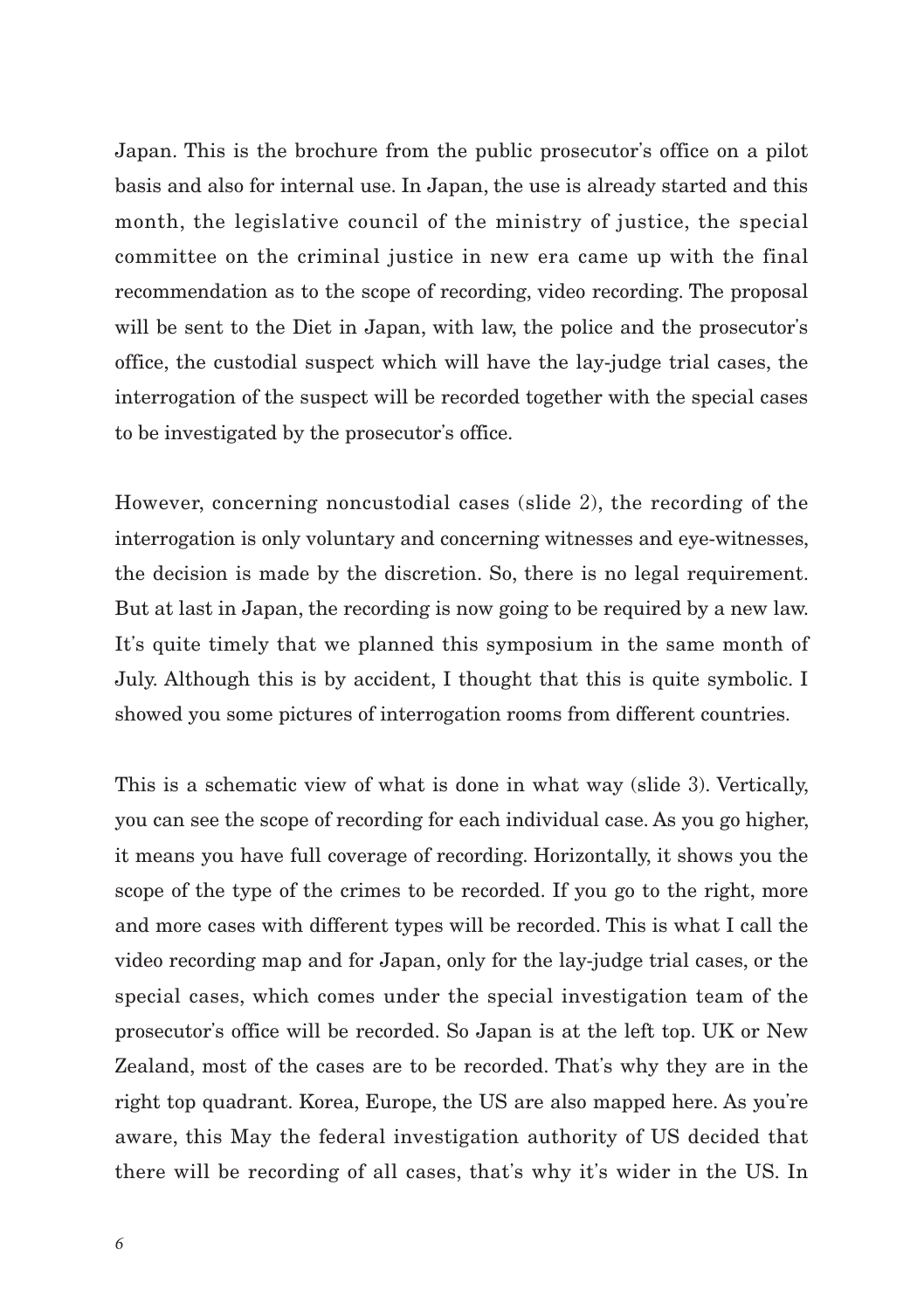coming November, FBI is going to start recording of the interrogation.

Here, I show you two main purposes of this symposium (slide 4). As the name suggests, we have 50 or 60 researchers who are going to study the integration between law and psychology for coming 5 years. It's quite important that we can integrate the law and psychological perspective so that we can discuss deeply about the technique of investigation to be used for the recording and the possible impact and the possible way of using them effectively. As we have the distinguished speakers in the Australian session this morning and in Korean session this afternoon, we're going to have the comparative study of video recording. It's going to be a wonderful opportunity for us to have international comparison.

The discussion in jurisprudence and legal practice tend to focus on the normative aspect, but is quite important that we have finding from the empirical study because the normative discussion may not be able to cover all aspects of the reality. In all the sessions, we are going to have speakers from jurisprudence and psychology. In order to achieve both objectives of this symposium, in each of the sessions we're going to have today, I do hope that the participants will have these two purposes in their mind as we discuss the issue of video recording of interview. Now Japan is going to have a new law, so we need to think about the future perspective of video recording.

These are the three points of view (slide 5). First is about technology of recording. What will be the equipment, what will be the media to be used for recording, and what will be the duration of storage, and how the access is to be secured. These issues related to technology are quite important and challenging. Second is psychological perspective. Once the images are taken, what will be the implication of the images on the judges, on the lay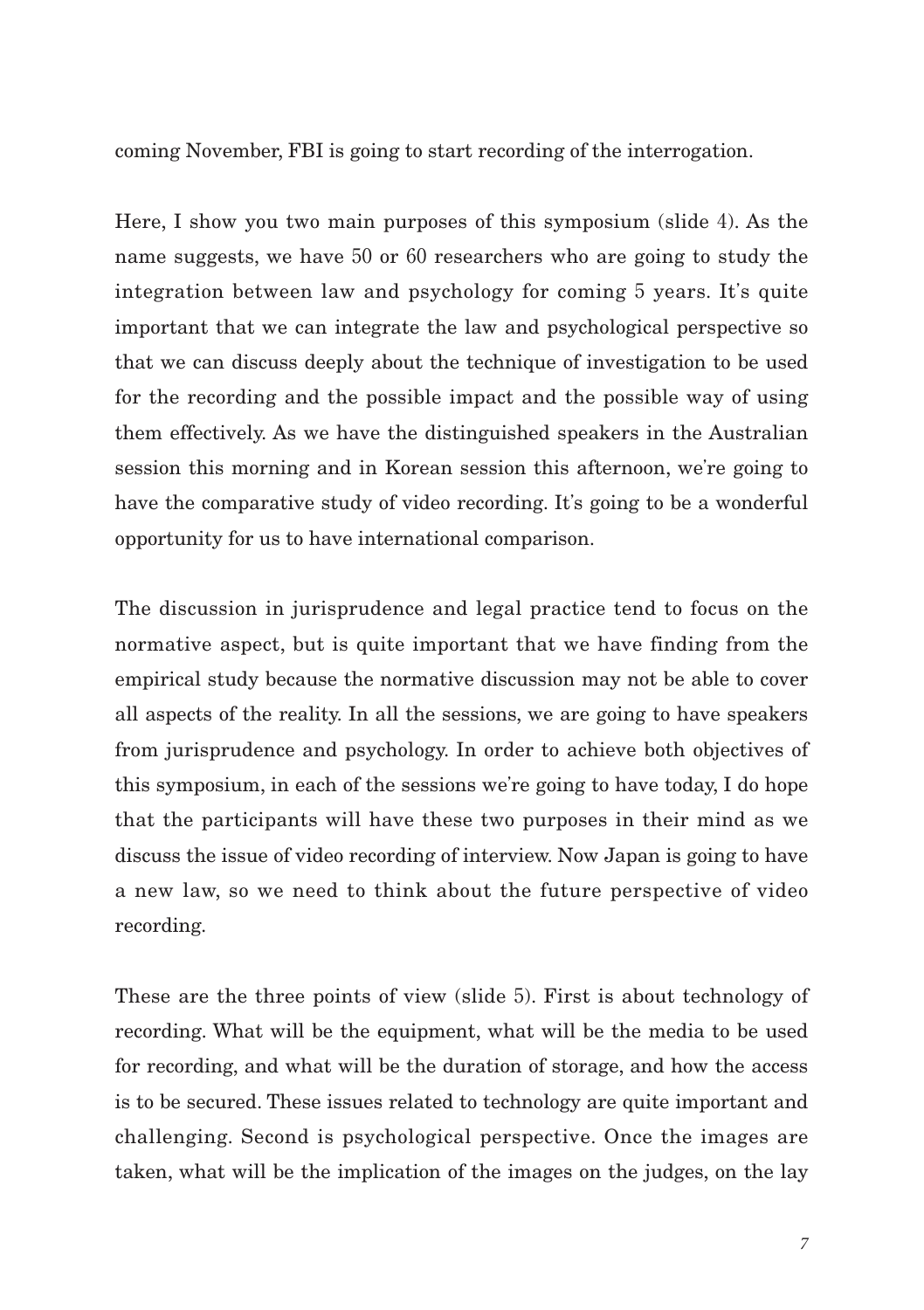judges, isn't there any danger to generate bias? As for the interrogation technique to get voluntary confession, what will be the effective way? We need psychological perspective. We need to think of the legal perspective. How can we make sure that the confession is made on a voluntary basis, and what determines that the confession is voluntary? We relied on the official written documents, but into the future, we need to think about the admissibility of the confession using the recorded images.

There may be other ways to use the recorded information, but how much can we allow other users to make access to the recorded information? It's going to be a long day but I do hope you're going to enjoy the whole program.

Thank you very much.